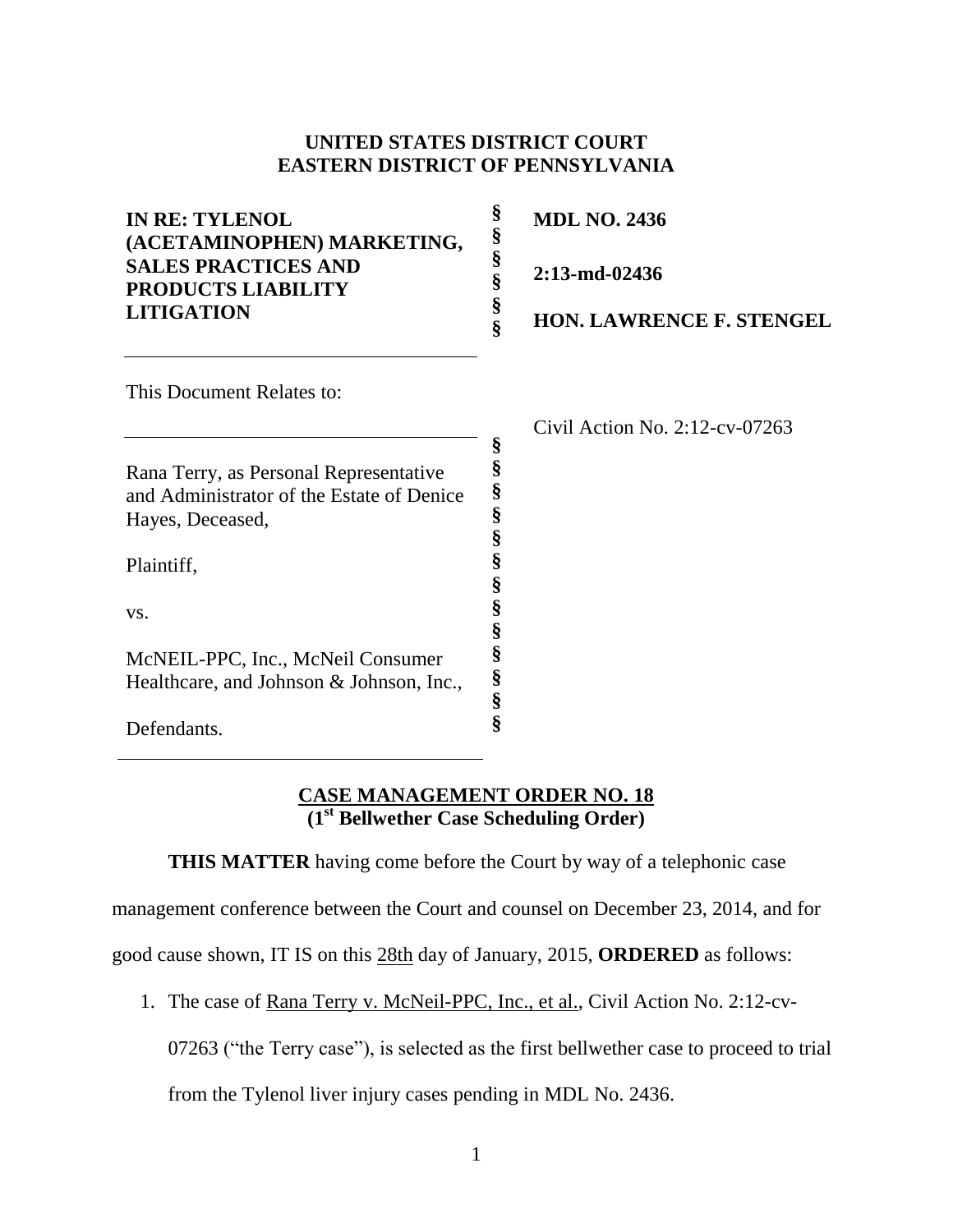2. The trial of the Terry case shall commence on **Monday, June 22, 2015**, with the reporting of the venire for completion of jury questionnaires. Pre-trial proceedings in the Terry case shall be completed in accordance with the below schedule: $<sup>1</sup>$ </sup>

## **EXPERT DEADLINES**

 $\overline{\phantom{a}}$ 

| Plaintiffs' Identification of Expert | Monday, February 16, 2015 |
|--------------------------------------|---------------------------|
| Witnesses and Disclosure of Expert   |                           |
| Reports                              |                           |
|                                      |                           |
| Defendants' Identification of Expert | Friday, March 27, 2015    |
| Witnesses and Disclosure of Expert   |                           |
| Reports                              |                           |
|                                      |                           |
| <b>Expert Deposition Deadline</b>    | Friday, April 24, 2015    |
|                                      |                           |

No deposition of a Plaintiffs' Expert shall occur prior to Defendants' Experts' Disclosures with regard to the corresponding Expert of Defendants. The scope of expert depositions shall be consistent with the guidance that the Court provided to the parties as expressed during the May 20, 2014 status conference in this case. *(See, May 20, 2014 status conference transcript as pgs. 26-36).* Accordingly, the parties shall in good faith not unnecessarily seek to undertake duplicative questioning of an expert whose deposition was taken in the Lyles proceeding. Expert depositions will proceed to the extent feasible in accommodation of the schedules of the experts, with the deposition of the Plaintiffs' Expert on a particular subject or issue to occur first, followed by the

 $<sup>1</sup>$  This is a partial pre-trial schedule. It will be amended to include deadlines for the parties' submissions of pre-trial</sup> motions, jury instructions, deposition designations, trial witness lists, exhibit lists, and jury questionnaires. Disputes remain regarding several pre-trial matters. An amended order will be entered once those disputes have been resolved.